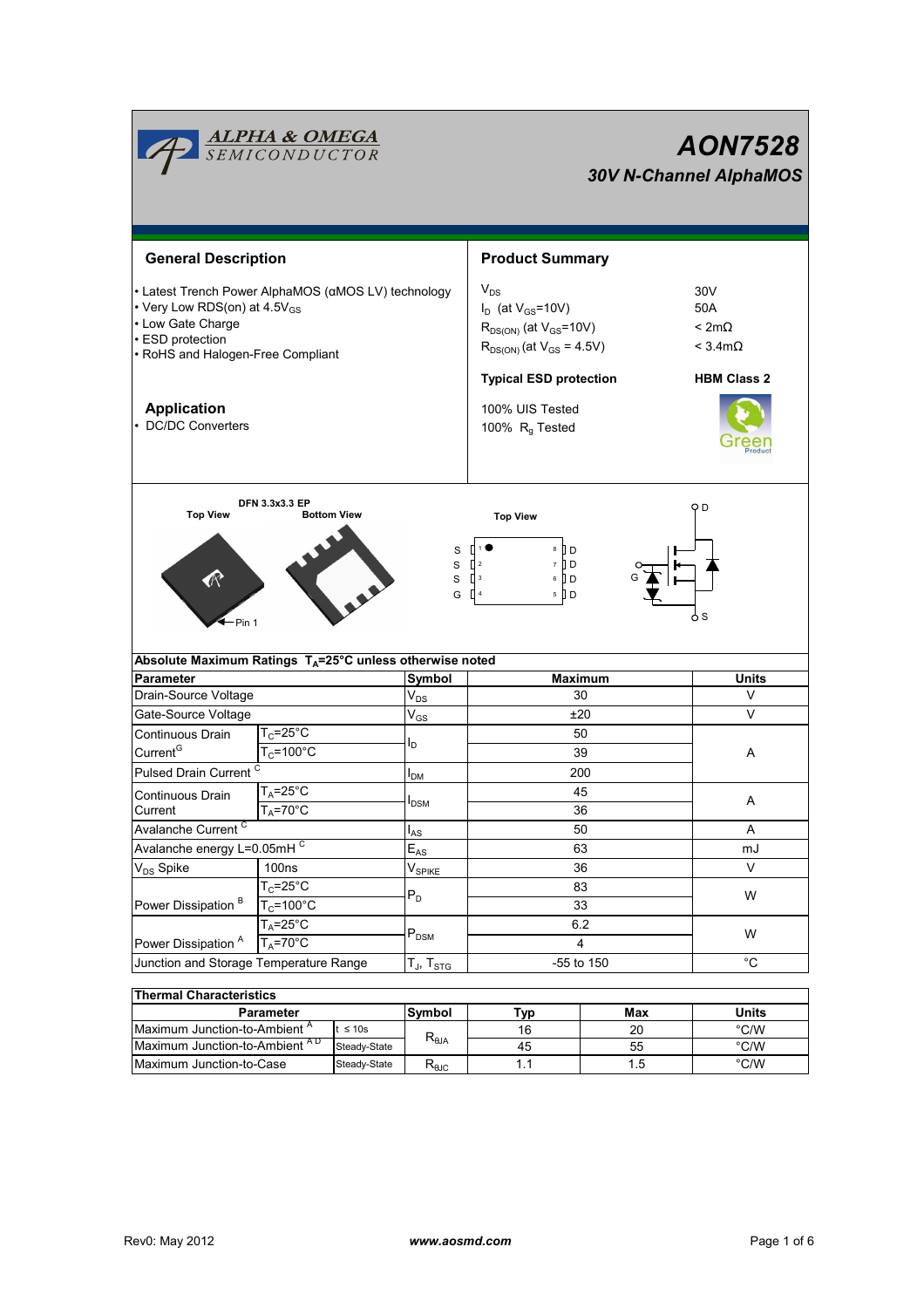

#### **Electrical Characteristics (TJ=25°C unless otherwise noted)**

| <b>Symbol</b>                                      | <b>Parameter</b>                                   | <b>Conditions</b>                                                                  |                    | Min | <b>Typ</b> | <b>Max</b>   | <b>Units</b> |  |  |
|----------------------------------------------------|----------------------------------------------------|------------------------------------------------------------------------------------|--------------------|-----|------------|--------------|--------------|--|--|
| <b>STATIC PARAMETERS</b>                           |                                                    |                                                                                    |                    |     |            |              |              |  |  |
| <b>BV<sub>DSS</sub></b>                            | Drain-Source Breakdown Voltage                     | $I_D = 250 \mu A$ , $V_{GS} = 0V$                                                  |                    | 30  |            |              | $\vee$       |  |  |
| $I_{DSS}$                                          | Zero Gate Voltage Drain Current                    | $V_{DS}$ =30V, $V_{GS}$ =0V                                                        | $T_{J}$ =55°C      |     |            | 1<br>5       | μA           |  |  |
| $I_{GSS}$                                          | Gate-Body leakage current                          | $V_{DS}$ =0V, $V_{GS}$ = ±20V                                                      |                    |     |            | ±10          | μA           |  |  |
| $\mathsf{V}_{\mathsf{GS}(\underbar{\mathsf{th}})}$ | Gate Threshold Voltage                             | $V_{DS} = V_{GS} I_D = 250 \mu A$                                                  |                    | 1.2 | 1.8        | 2.2          | $\vee$       |  |  |
| $R_{DS(ON)}$                                       | Static Drain-Source On-Resistance                  | $V_{GS}$ =10V, $I_D$ =20A                                                          |                    |     | 1.6        | $\mathbf{2}$ |              |  |  |
|                                                    |                                                    |                                                                                    | $T_{\rm J}$ =125°C |     | 2.3        | 2.9          | $m\Omega$    |  |  |
|                                                    |                                                    | $V_{GS}$ =4.5V, $I_D$ =20A                                                         |                    |     | 2.6        | 3.4          | $m\Omega$    |  |  |
| $g_{FS}$                                           | <b>Forward Transconductance</b>                    | $V_{DS}$ =5V, I <sub>D</sub> =20A                                                  |                    |     | 81         |              | S            |  |  |
| $V_{SD}$                                           | Diode Forward Voltage                              | $IS=1A, VGS=0V$                                                                    |                    |     | 0.7        | 1            | $\vee$       |  |  |
| $I_{\rm S}$                                        | Maximum Body-Diode Continuous Current <sup>G</sup> |                                                                                    |                    |     |            | 50           | A            |  |  |
|                                                    | <b>DYNAMIC PARAMETERS</b>                          |                                                                                    |                    |     |            |              |              |  |  |
| $C_{\text{iss}}$                                   | Input Capacitance                                  | $V_{GS}$ =0V, $V_{DS}$ =15V, f=1MHz                                                |                    |     | 2895       |              | pF           |  |  |
| $C_{\rm oss}$                                      | <b>Output Capacitance</b>                          |                                                                                    |                    |     | 1439       |              | pF           |  |  |
| $C_{\text{rss}}$                                   | Reverse Transfer Capacitance                       |                                                                                    |                    |     | 149        |              | pF           |  |  |
| $R_{q}$                                            | Gate resistance                                    | $V_{GS}$ =0V, $V_{DS}$ =0V, f=1MHz                                                 |                    | 0.5 | 1.0        | 1.5          | Ω            |  |  |
|                                                    | <b>SWITCHING PARAMETERS</b>                        |                                                                                    |                    |     |            |              |              |  |  |
| $Q_q(10V)$                                         | <b>Total Gate Charge</b>                           | $V_{GS}$ =10V, $V_{DS}$ =15V, $I_D$ =20A                                           |                    |     | 45.4       | 60           | nC           |  |  |
| $Q_g(4.5V)$                                        | <b>Total Gate Charge</b>                           |                                                                                    |                    |     | 21.3       | 29           | nC           |  |  |
| $Q_{gs}$                                           | Gate Source Charge                                 |                                                                                    |                    |     | 8.0        |              | nC           |  |  |
| $\mathsf{Q}_{\mathsf{gd}}$                         | Gate Drain Charge                                  |                                                                                    |                    |     | 9.0        |              | nC           |  |  |
| $t_{D(on)}$                                        | Turn-On DelayTime                                  | $V_{GS}$ =10V, $V_{DS}$ =15V, R <sub>i</sub> =0.75Ω,<br>$R_{\text{GEN}} = 3\Omega$ |                    |     | 8.5        |              | ns           |  |  |
| t,                                                 | Turn-On Rise Time                                  |                                                                                    |                    |     | 5.0        |              | ns           |  |  |
| $t_{D(off)}$                                       | Turn-Off DelayTime                                 |                                                                                    |                    |     | 31.0       |              | ns           |  |  |
| $\mathsf{t}_{\mathsf{f}}$                          | <b>Turn-Off Fall Time</b>                          |                                                                                    |                    |     | 7.5        |              | ns           |  |  |
| $t_{rr}$                                           | Body Diode Reverse Recovery Time                   | $I_F$ =20A, dl/dt=500A/ $\mu$ s                                                    |                    |     | 22.3       |              | ns           |  |  |
| $Q_{rr}$                                           | Body Diode Reverse Recovery Charge                 | $I_F$ =20A, dl/dt=500A/ $\mu$ s                                                    |                    |     | 54         |              | nC           |  |  |

A. The value of R<sub>θJA</sub> is measured with the device mounted on 1in<sup>2</sup> FR-4 board with 2oz. Copper, in a still air environment with T<sub>A</sub> =25°C. The Power dissipation P<sub>DSM</sub> is based on R<sub>BMA</sub> t≤ 10s and the maximum allowed junction temperature of 150°C. The value in any given application depends on the user's specific board design.

B. The power dissipation P<sub>D</sub> is based on T<sub>J(MAX)</sub>=150°C, using junction-to-case thermal resistance, and is more useful in setting the upper<br>dissipation limit for cases where additional heatsinking is used.

C. Repetitive rating, pulse width limited by junction temperature T<sub>J(MAX)</sub>=150°C. Ratings are based on low frequency and duty cycles to keep initial  $T_J = 25^\circ$  C.

D. The  $R_{AIA}$  is the sum of the thermal impedance from junction to case  $R_{AIC}$  and case to ambient.

E. The static characteristics in Figures 1 to 6 are obtained using <300µs pulses, duty cycle 0.5% max.

F. These curves are based on the junction-to-case thermal impedance which is measured with the device mounted to a large heatsink, assuming a maximum junction temperature of  $T_{J(MAX)}$ =150° C. The SOA curve provides a single pulse rating.

G. The maximum current rating is package limited.

H. These tests are performed with the device mounted on 1 in<sup>2</sup> FR-4 board with 2oz. Copper, in a still air environment with T<sub>A</sub>=25°C.

THIS PRODUCT HAS BEEN DESIGNED AND QUALIFIED FOR THE CONSUMER MARKET. APPLICATIONS OR USES AS CRITICAL COMPONENTS IN LIFE SUPPORT DEVICES OR SYSTEMS ARE NOT AUTHORIZED. AOS DOES NOT ASSUME ANY LIABILITY ARISING OUT OF SUCH APPLICATIONS OR USES OF ITS PRODUCTS. AOS RESERVES THE RIGHT TO IMPROVE PRODUCT DESIGN, FUNCTIONS AND RELIABILITY WITHOUT NOTICE.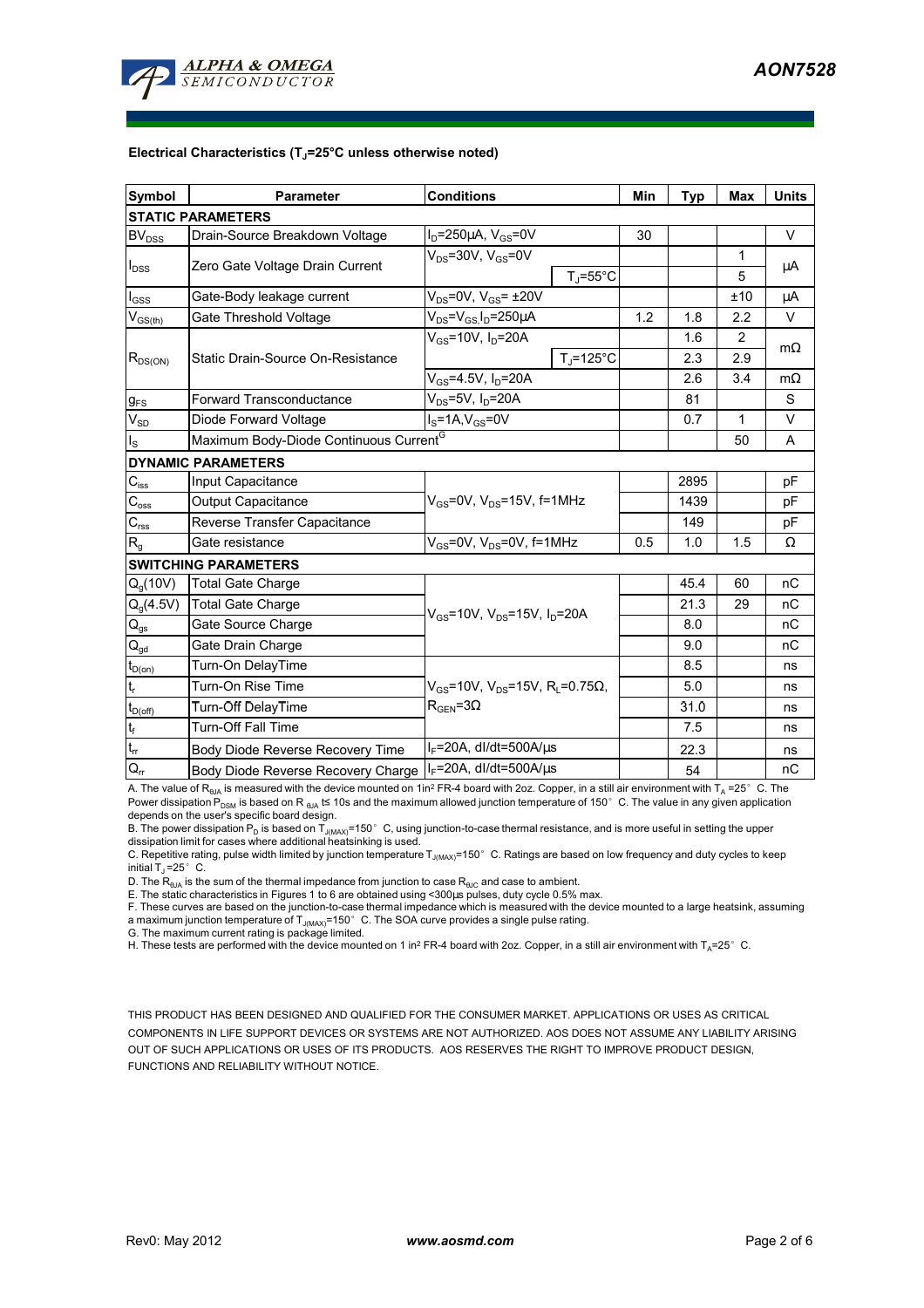

# **TYPICAL ELECTRICAL AND THERMAL CHARACTERISTICS**

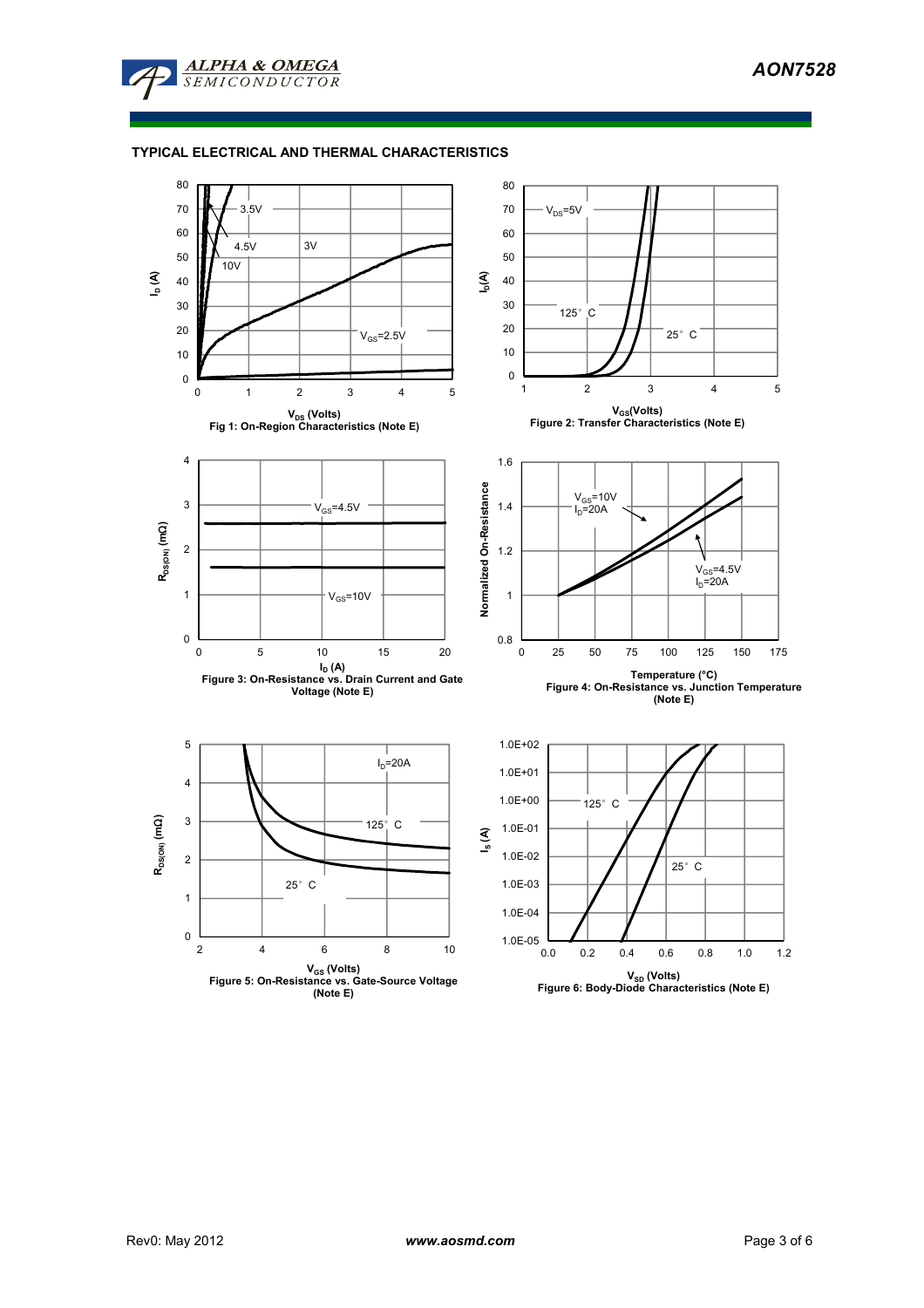

# **TYPICAL ELECTRICAL AND THERMAL CHARACTERISTICS**



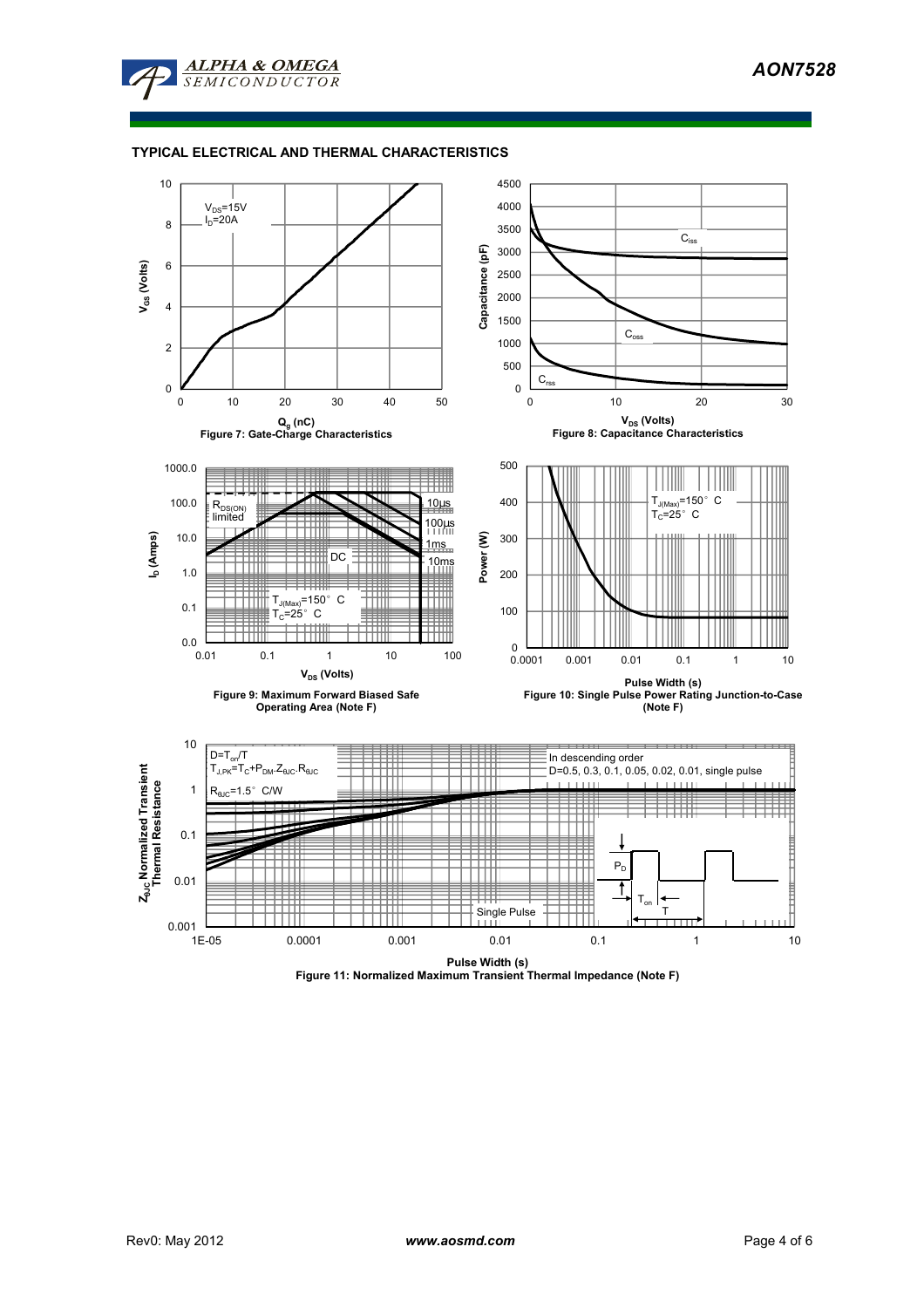

# **TYPICAL ELECTRICAL AND THERMAL CHARACTERISTICS**